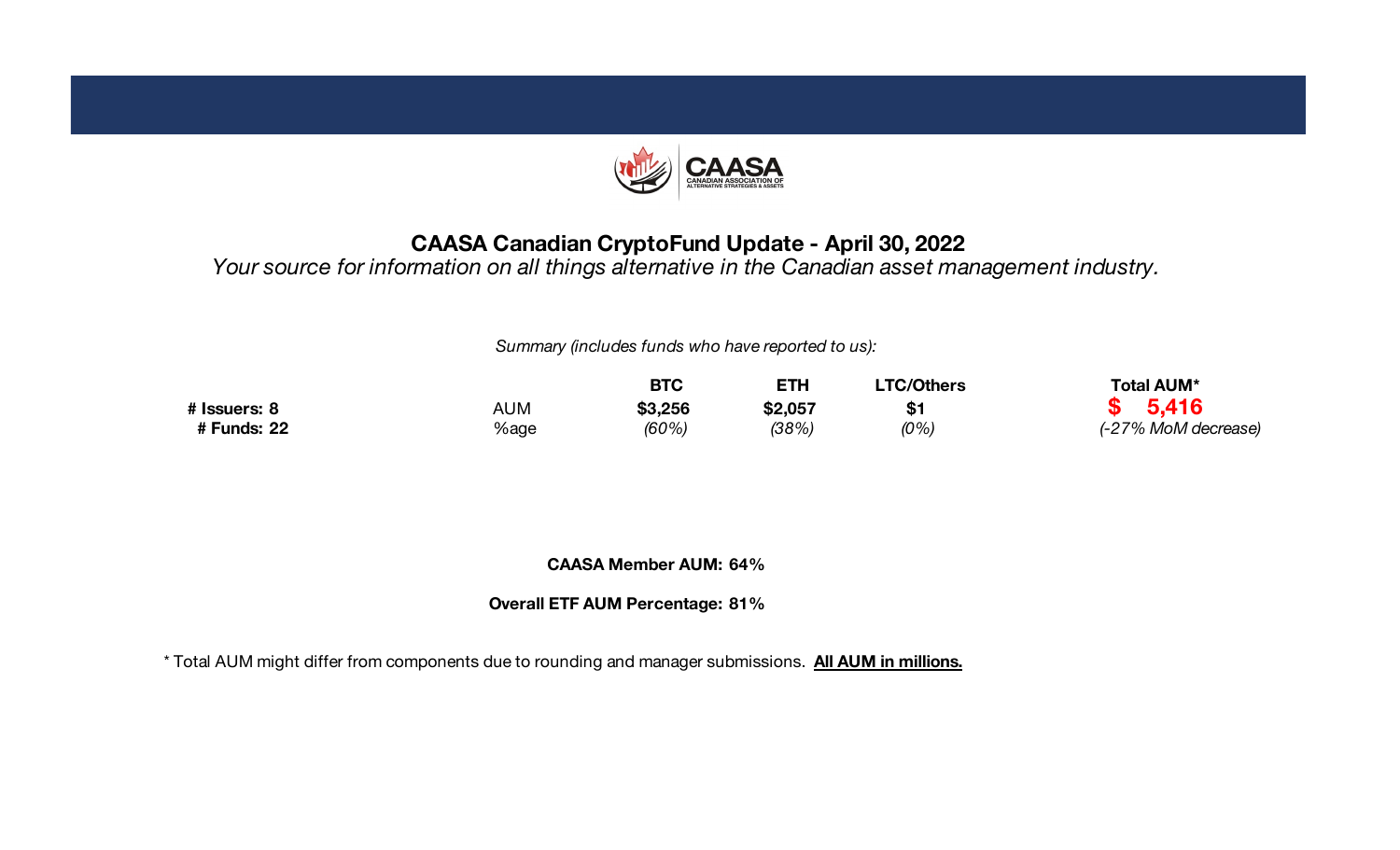### **CAASA MEMBER COMPANIES' CONTACTS**

| <b>3iQ Digital Asset Management</b> | <b>Ticker</b> |                    |
|-------------------------------------|---------------|--------------------|
| <b>Global Cryptoasset Fund</b>      | <b>TIQ101</b> | (other codes also) |
| The Bitcoin Fund (CAD)              | <b>QBTC</b>   |                    |
| The Bitcoin Fund (USD)              | QBTC.U        |                    |
| The Ether Fund (CAD)                | <b>QETH</b>   |                    |
| The Ether Fund (USD)                | QETH.U        |                    |
| 3iQ CoinShares Bitcoin ETF (CAD)    | <b>BTCQ</b>   |                    |
| 3iQ CoinShares Bitcoin ETF (USD)    | BTCQ.U        |                    |
| 3iQ CoinShares Ether ETF (CAD)      | <b>ETHQ</b>   |                    |
| 3iQ CoinShares Ether ETF (USD)      | ETHQ.U        |                    |
| 3iQ Digital Yield Fund              | <b>TIQ201</b> |                    |
|                                     |               |                    |

**Fred Pye**, President & *CEO* (416) 639-2130, fred.pye@3iq.ca



…more on following page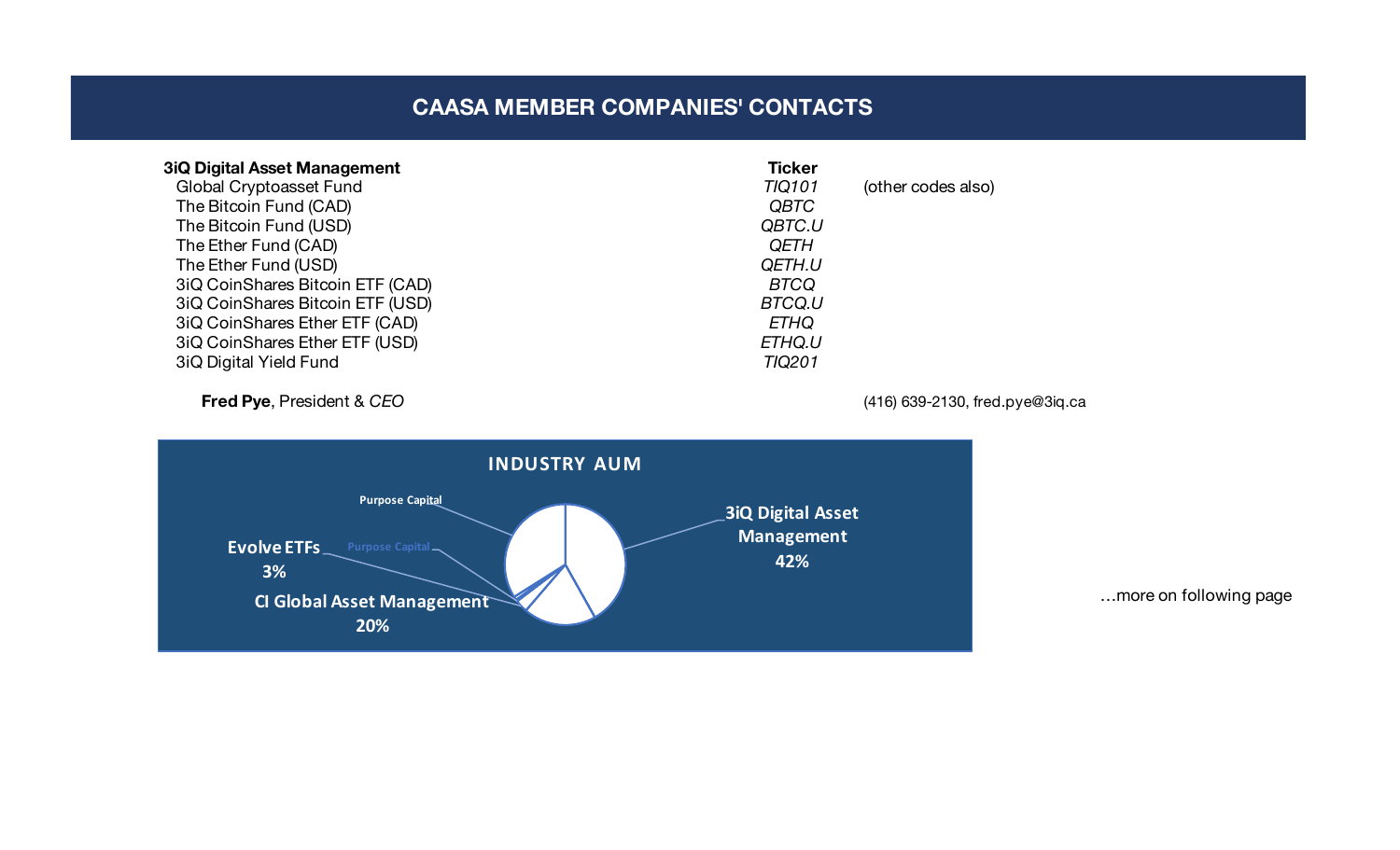# **CAASA MEMBER COMPANIES' CONTACTS**

| <b>CI Global Asset Management</b><br>CI Bitcoin Fund (CAD)<br>CI Bitcoin Fund (USD)<br>CI Ethereum Fund (CAD)<br>CI Ethereum Fund (USD)<br>CI Galaxy Bitcoin ETF (CAD)<br>CI Galaxy Bitcoin ETF (USD)<br>CI Galaxy Ethereum ETF (CAD)<br>CI Galaxy Ethereum ETF (USD)<br>Randall Alberts, Senior Vice-President, Eastern Canada | <b>Ticker / Series F</b><br>4080<br>4079<br>4082<br>4081<br>BTCX.B<br><b>BTCX.U</b><br>ETHX.B<br>ETHX.U | (514) 868-2180, ralberts@ci.com         |
|---------------------------------------------------------------------------------------------------------------------------------------------------------------------------------------------------------------------------------------------------------------------------------------------------------------------------------|---------------------------------------------------------------------------------------------------------|-----------------------------------------|
| Sheldon Cameron, Senior Vice President, Western Canada<br>Jennifer Sinopoli, Senior Vice-President, Central Canada                                                                                                                                                                                                              |                                                                                                         | (403) 836-7222, scameron@ci.com         |
| <b>Evolve ETFs</b><br>Evolve Bitcoin ETF (CAD)<br>Evolve Bitcoin ETF (USD)                                                                                                                                                                                                                                                      | <b>Ticker</b><br>EBIT<br>EBIT.u                                                                         | $(416)$ 681-6600, jsinopoli@ci.com      |
| Evolve Ether ETF (CAD)<br>Evolve Ether ETF (USD)<br>Evolve Cryptocurrencies ETF (CAD)<br>Evolve Cryptocurrencies ETF (USD)<br>Elliot Johnson, CIO & COO                                                                                                                                                                         | <b>ETHR</b><br>ETHR.u<br>ETC<br>ETC.u                                                                   | (416) 558-6661, ejohnson@evolveetfs.com |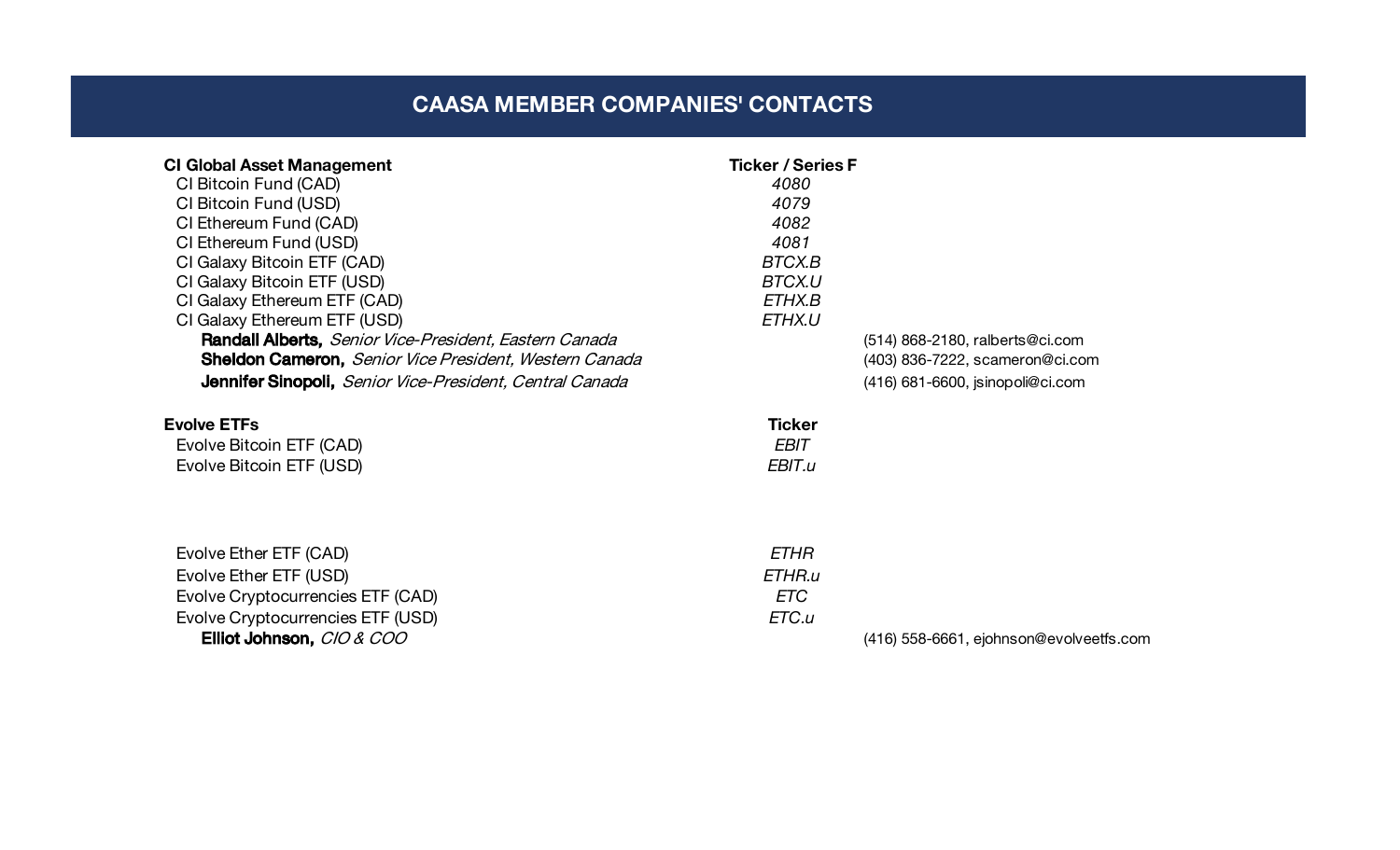## **CAASA MEMBER COMPANIES' CONTACTS**

| <b>Horizons ETFs</b>                    | <b>Ticker</b> |                                         |
|-----------------------------------------|---------------|-----------------------------------------|
| Betapro Bitcoin ETF (CAD)               | HBIT          |                                         |
| Betapro Bitcoin ETF (USD)               | <b>HBIT.U</b> |                                         |
| Betapro Inverse Bitcoin ETF (CAD)       | BITI          |                                         |
| Betapro Inverse Bitcoin ETF (USD)       | <b>BITU.U</b> |                                         |
| <b>Jeff Lucyk, Head of Retail Sales</b> |               | (416) 640-8260, jlucyk@horizonsetfs.com |

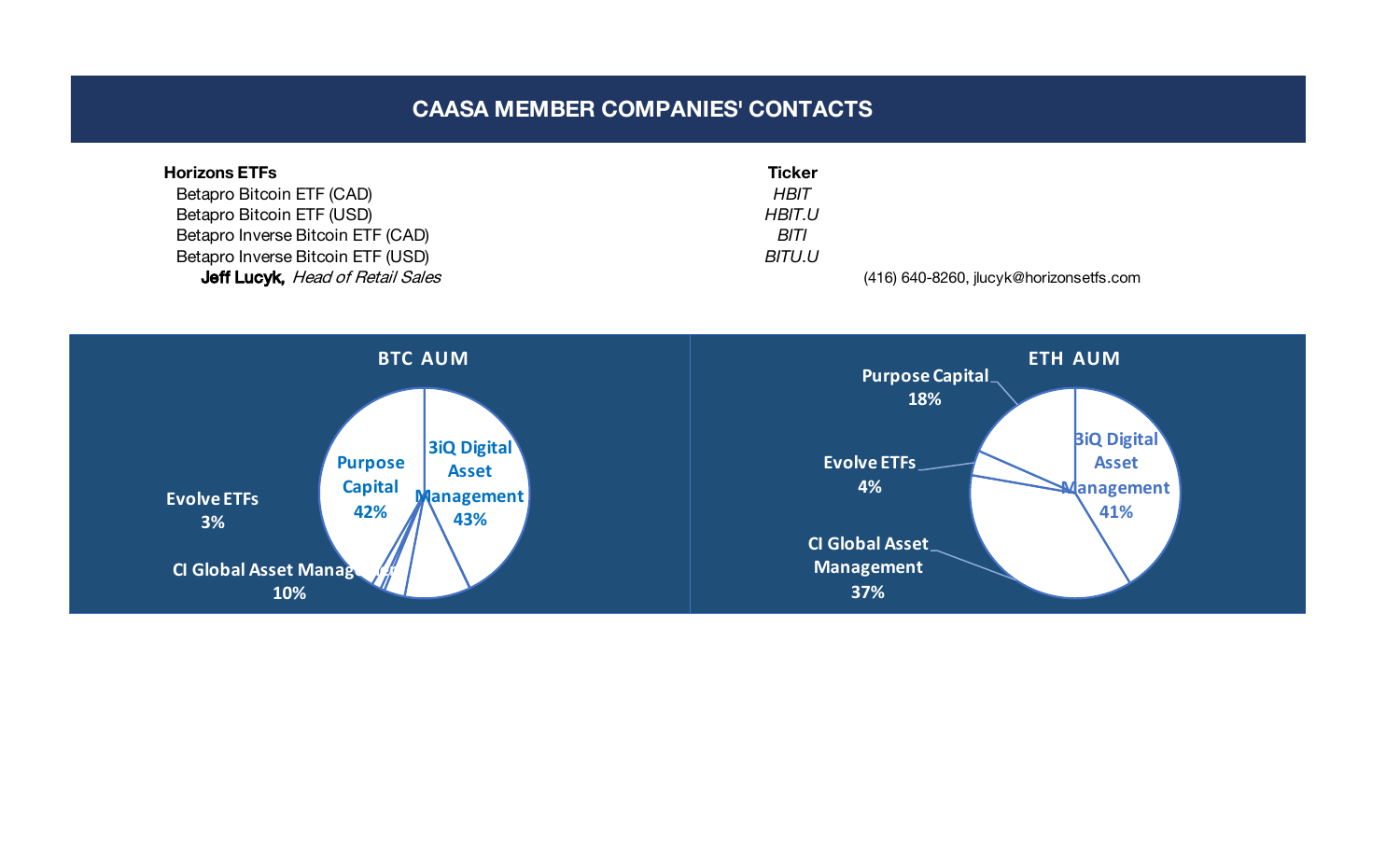| <b>CRYPTOCURRENCY FUND &amp; ETF LISTING</b> |                                                            |                     |                 |                |                      |             | Page 1  |
|----------------------------------------------|------------------------------------------------------------|---------------------|-----------------|----------------|----------------------|-------------|---------|
| <b>Fund Company Name</b><br><b>Fund Name</b> | <b>Company Total Liquid Alts AUM</b><br><b>Incep. Date</b> | <b>AUM</b>          | <b>AUM Date</b> | <b>Mgt Fee</b> | Capped<br><b>MER</b> | <b>Risk</b> | Sub/Red |
| <b>3iQ Digital Asset Management</b>          | \$2,014.65                                                 | (-37% MoM decrease) |                 |                |                      |             |         |
| Global Cryptoasset Fund                      | 03-Apr-18                                                  | \$7.60              | 30-Apr-22       | 1.25%          | n/a                  | H           | M/M     |
| The Bitcoin Fund                             | 09-Apr-20                                                  | \$482.75            | 30-Apr-22       | 1.95%          | n/a                  | Η           | D/D     |
| The Ether Fund                               | 01-Oct-18                                                  | \$515.42            | 30-Apr-22       | 1.25%          | n/a                  | Н           | D/D     |
| 3iQ CoinShares Bitcoin ETF                   | 19-Jul-19                                                  | \$770.89            | 30-Apr-22       | 0.90%          | 1.25%                | Н           | D/D     |
| 3iQ CoinShares Ether ETF                     | 09-Dec-19                                                  | \$237.99            | 30-Apr-22       | 0.90%          | 1.25%                | Н           | D/D     |
| 3iQ Digital Yield Fund                       | 31-Jan-22                                                  |                     |                 | 1.00%          | n/a                  | H           | M/M     |
| <b>Accelerate Financial Technologies</b>     | \$1.50                                                     | (0% MoM decrease)   |                 |                |                      |             |         |
| Accelerate Carbon-Negative Bitcoin ETF       | 29-Jun-21                                                  | \$1.50              | 30-Apr-22       | 0.69%          | n/a                  | H           | D/D     |
| <b>CI Global Asset Management</b>            | \$1,250.42                                                 | (-17% MoM decrease) |                 |                |                      |             |         |
| CI Bitcoin Fund                              | 05-Apr-21                                                  | \$11.02             | 31-Mar-22       | 0.40%          | n/a                  | Η           | D/D     |
| CI Galaxy Bitcoin ETF                        | 05-Mar-21                                                  | \$423.39            | 31-Mar-22       | 0.40%          | 0.95%                | Н           | D/D     |
| CI Ethereum Fund                             | 26-Apr-21                                                  | \$10.43             | 31-Mar-22       | 0.40%          | 1.00%                | Н           | D/D     |
| CI Galaxy Ethereum ETF                       | 16-Apr-21                                                  | \$805.58            | 31-Mar-22       | 0.400%         | 0.95%                | H           | D/D     |
| <b>Evolve ETFs</b>                           | \$150.71                                                   | (311% MoM increase) |                 |                |                      |             |         |
| <b>Evolve Bitcoin ETF</b>                    | 30-Jun-19                                                  | \$90.78             | 30-Apr-22       | 0.75%          | n/a                  | H           | D/D     |
| <b>Evolve Ether ETF</b>                      | 30-Jun-19                                                  | \$59.93             | 30-Apr-22       | 0.75%          | n/a                  | Н           | D/D     |
| <b>Evolve Cryptocurrencies ETF</b>           | 20-Sept-21                                                 | \$22.50             | 30-Apr-22       | 0.00%          | note                 | Н           | D/D     |